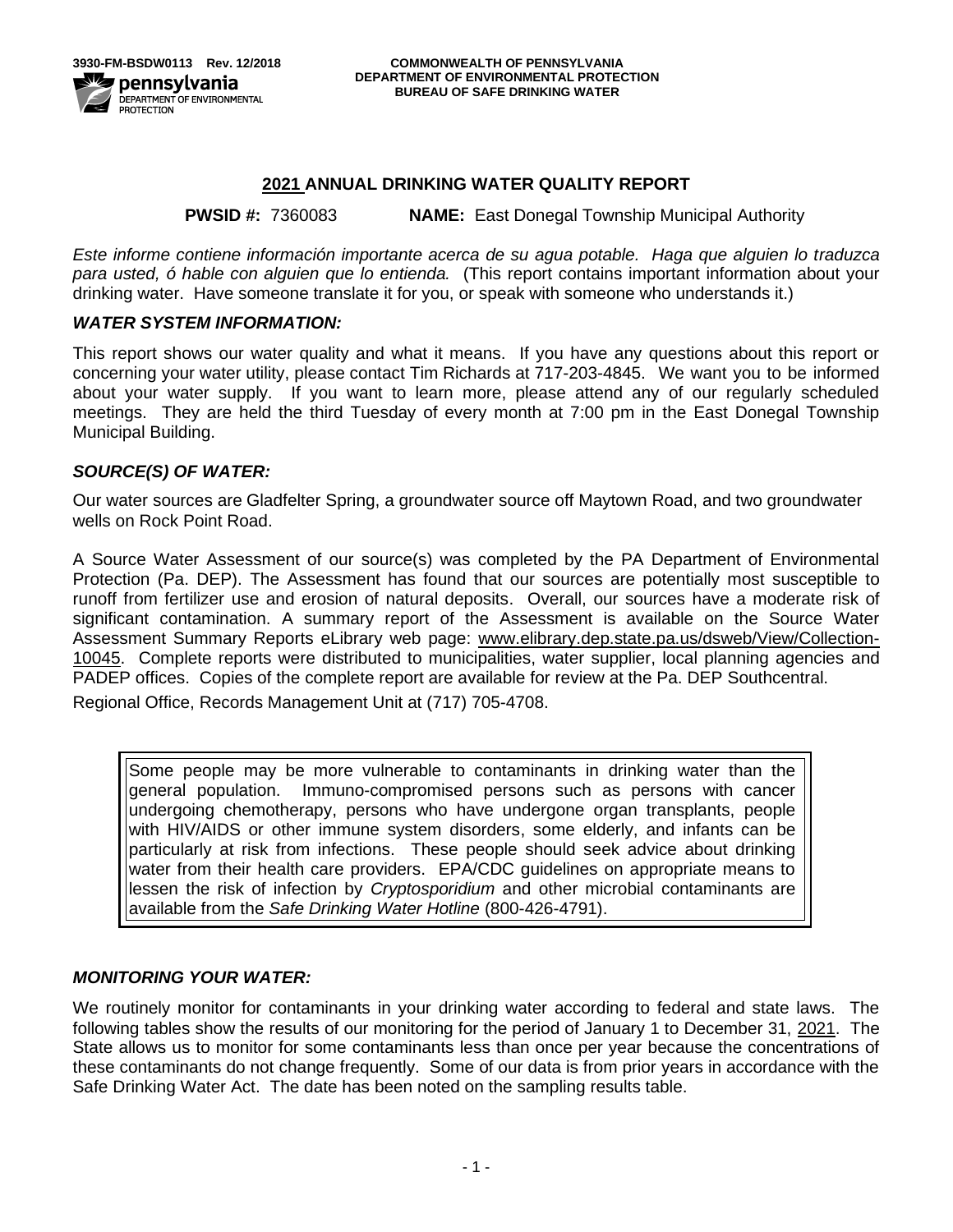#### **3930-FM-BSDW0113 Rev. 12/2018**

### *DEFINITIONS:*

*Action Level (AL)* **-** The concentration of a contaminant which, if exceeded, triggers treatment or other requirements which a water system must follow.

*Maximum Contaminant Level (MCL)* - The highest level of a contaminant that is allowed in drinking water. MCLs are set as close to the MCLGs as feasible using the best available treatment technology.

*Maximum Contaminant Level Goal (MCLG)* - The level of a contaminant in drinking water below which there is no known or expected risk to health. MCLGs allow for a margin of safety.

*Maximum Residual Disinfectant Level (MRDL)* - The highest level of a disinfectant allowed in drinking water. There is convincing evidence that addition of a disinfectant is necessary for control of microbial contaminants.

*Maximum Residual Disinfectant Level Goal (MRDLG)* - The level of a drinking water disinfectant below which there is no known or expected risk to health. MRDLGs do not reflect the benefits of the use of disinfectants to control microbial contaminants.

*Minimum Residual Disinfectant Level (MinRDL) -* The minimum level of residual disinfectant required at the entry point to the distribution system.

*Level 1 Assessment –* A Level 1 assessment is a study of the water system to identify potential problems and determine (if possible) why total coliform bacteria have been found in our water system.

*Level 2 Assessment –* A Level 2 assessment is a very detailed study of the water system to identify potential problems and determine (if possible) why an *E. coli* MCL violation has occurred and/or why total coliform bacteria have been found in our water system on multiple occasions.

*Treatment Technique (TT) -* A required process intended to reduce the level of a contaminant in drinking water.

liter

*Mrem/year =* millirems per year (a measure of radiation absorbed by the body)

*ppm* = parts per million, or milligrams per liter  $(mg/L)$ 

*ppq* = parts per quadrillion, or picograms per

*pCi/L =* picocuries per liter (a measure of radioactivity)

*ppb* = parts per billion, or micrograms per liter  $(\mu q/L)$ 

*ppt* = parts per trillion, or nanograms per liter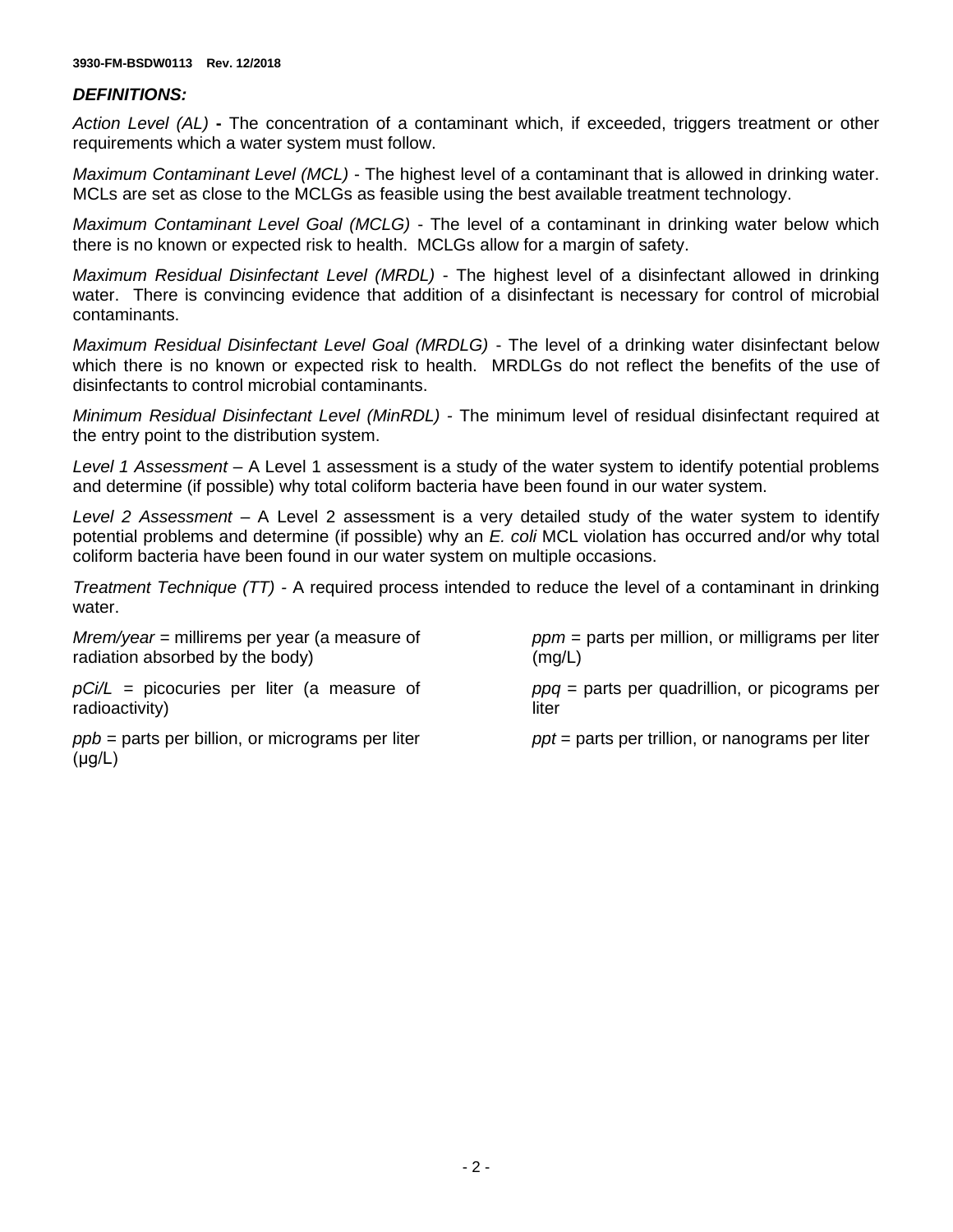# *DETECTED SAMPLE RESULTS:*

| <b>Chemical Contaminants</b>          |                                             |                |                          |                               |              |                       |                         |                                                                                     |
|---------------------------------------|---------------------------------------------|----------------|--------------------------|-------------------------------|--------------|-----------------------|-------------------------|-------------------------------------------------------------------------------------|
| <b>Contaminant</b>                    | <b>MCL in</b><br><b>CCR</b><br><b>Units</b> | <b>MCLG</b>    | Level<br><b>Detected</b> | Range of<br><b>Detections</b> | <b>Units</b> | <b>Sample</b><br>Date | <b>Violation</b><br>Y/N | <b>Sources of</b><br><b>Contamination</b>                                           |
| <b>Barium</b>                         | $\overline{2}$                              | $\overline{2}$ | 0.087                    | N/A                           | ppm          | 2018                  | N                       | Erosion of natural<br>deposits                                                      |
| Fluoride*                             | $\overline{2}$                              | $\overline{2}$ | 0.26                     | N/A                           | ppm          | 2018                  | N                       | Erosion of natural<br>deposits; water<br>additive which<br>promotes strong<br>teeth |
| Atrazine                              | 3                                           | 3              | 0.1                      | N/A                           | ppb          | 2020                  | N                       | Runoff from<br>herbicide used in<br>row crops                                       |
| <b>Nitrate</b>                        | 10                                          | 10             | 2.4                      | $1.1 - 2.4$                   | ppm          | 2021                  | N                       | Runoff from fertilizer<br>use; sewage;<br>erosion of natural<br>deposits            |
| Haloacetic<br>Acids (HAA's)           | 60                                          | N/A            | 5.2                      | $0 - 5.2$                     | ppb          | 2021                  | N                       | By-product of<br>drinking water<br>disinfection                                     |
| Total<br>Trihalomethan<br>es (TTHM's) | 80                                          | N/A            | 38                       | $2.7 - 38$                    | ppb          | 2021                  | N                       | By-product of<br>drinking water<br>chlorination                                     |
| Chlorine                              | MRDL=4                                      | MRDLG=4        | 1.19                     | $0.65 - 1.19$                 | ppm          | 2021                  | N                       | Water additive used<br>to control microbes.                                         |

\*EPA's MCL for fluoride is 4 ppm. However, Pennsylvania has set a lower MCL to better protect human health.

| <b>Entry Point Disinfectant Residual</b> |                                                   |                                    |                               |       |                       |                         |                                             |  |
|------------------------------------------|---------------------------------------------------|------------------------------------|-------------------------------|-------|-----------------------|-------------------------|---------------------------------------------|--|
| <b>Contaminant</b>                       | <b>Minimum</b><br>Disinfectant<br><b>Residual</b> | Lowest<br>Level<br><b>Detected</b> | Range of<br><b>Detections</b> | Units | <b>Sample</b><br>Date | <b>Violation</b><br>Y/N | Sources of<br>Contamination                 |  |
| Chlorine                                 | 0.40                                              | 0.71                               | $0.71 - 1.45$                 | ppm   | 2021                  | N                       | Water additive used<br>to control microbes. |  |

| <b>Lead and Copper</b> |                             |             |                                      |              |                                              |                         |                                        |
|------------------------|-----------------------------|-------------|--------------------------------------|--------------|----------------------------------------------|-------------------------|----------------------------------------|
| <b>Contaminant</b>     | <b>Action</b><br>Level (AL) | <b>MCLG</b> | 90 <sup>th</sup> Percentile<br>Value | <b>Units</b> | # of Sites Above<br><b>AL of Total Sites</b> | <b>Violation</b><br>Y/N | Sources of<br><b>Contamination</b>     |
| Lead                   | 15                          | 0           | 4.8                                  | ppb          | 0                                            | N                       | Corrosion of<br>household<br>plumbing. |
| Copper                 | 1.3                         | 1.3         | 0.2                                  | ppm          | 0                                            | N                       | Corrosion of<br>household<br>plumbing. |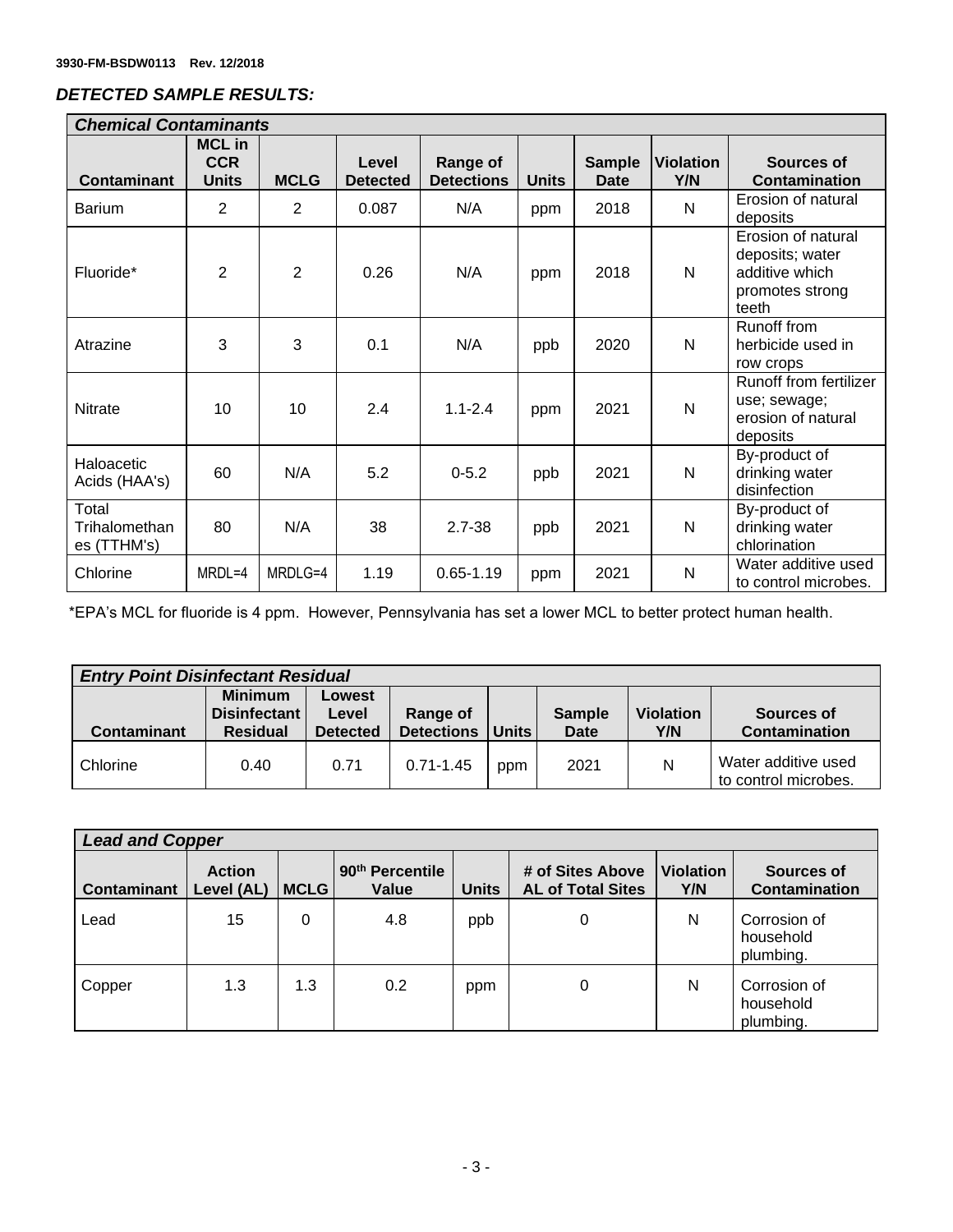#### **3930-FM-BSDW0113 Rev. 12/2018**

| Microbial (related to Assessments/Corrective Actions regarding TC positive results) |                                                                                                                                                                                          |             |                                                                                                                                        |                         |                                             |  |  |  |
|-------------------------------------------------------------------------------------|------------------------------------------------------------------------------------------------------------------------------------------------------------------------------------------|-------------|----------------------------------------------------------------------------------------------------------------------------------------|-------------------------|---------------------------------------------|--|--|--|
| <b>Contaminants</b>                                                                 | TΤ                                                                                                                                                                                       | <b>MCLG</b> | Assessments/<br><b>Corrective Actions</b>                                                                                              | <b>Violation</b><br>Y/N | Sources of<br><b>Contamination</b>          |  |  |  |
| <b>Total Coliform</b><br><b>Bacteria</b>                                            | Any system that has<br>failed to complete all the<br>required assessments or<br>correct all identified<br>sanitary defects, is in<br>violation of the treatment<br>technique requirement | N/A         | See detailed<br>description under<br>"Detected<br><b>Contaminants Health</b><br>Effects Language<br>and Corrective<br>Actions" section | N                       | Naturally present<br>in the<br>environment. |  |  |  |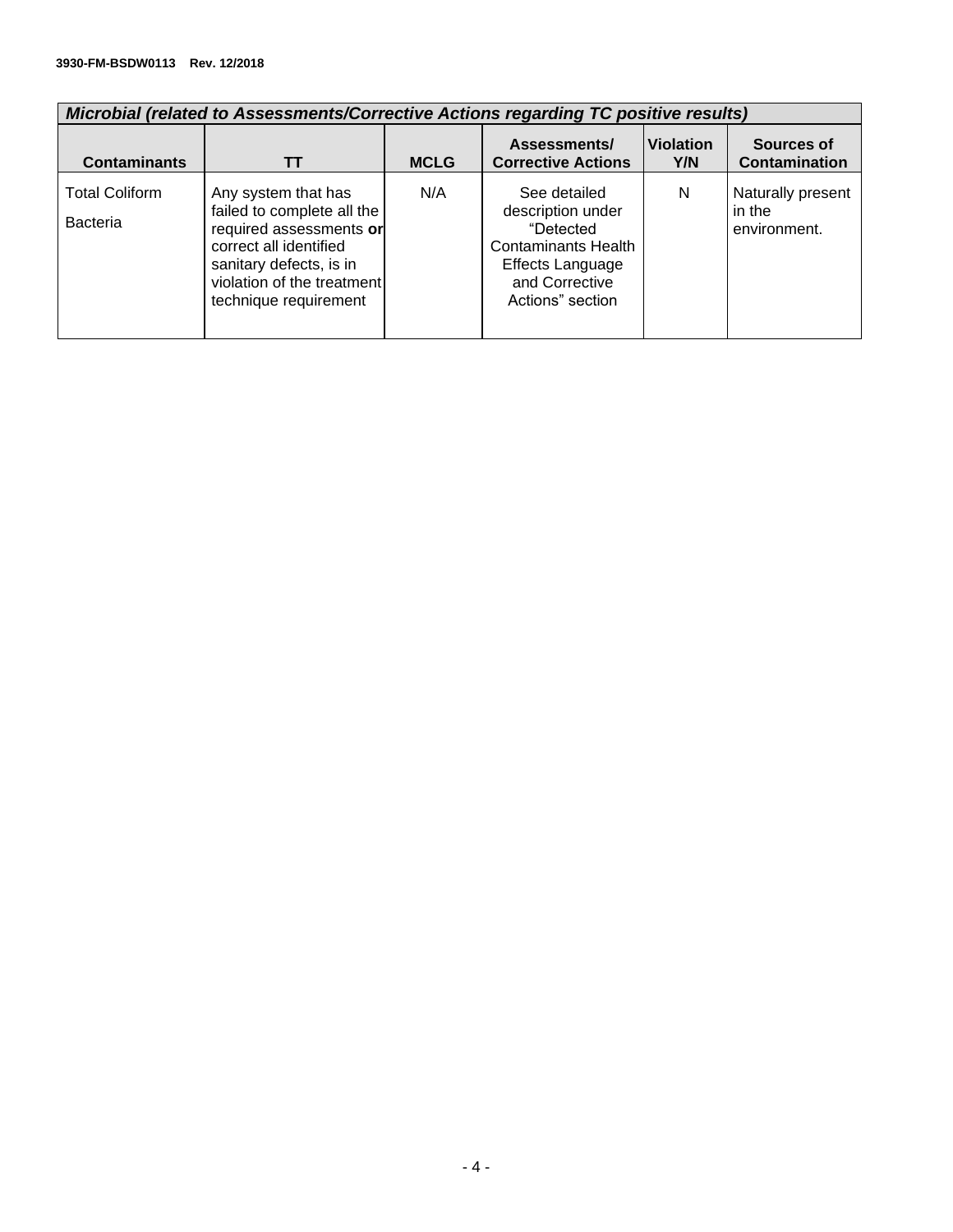# *DETECTED CONTAMINANTS HEALTH EFFECTS LANGUAGE AND CORRECTIVE ACTIONS:*

No contaminants were detected that exceeded a regulated MCL, MRDL, or Treatment Technique.

## *OTHER VIOLATIONS:*

During the third quarter of the 2021 monitoring period, we failed to monitor for Haloacetic Acids (HAA5) (violation #34978). The monitoring period for this contaminant was plus or minus 3 days from August 17, and the sample was collected August 25. The sample was tested, and showed we are meeting drinking water standards. During the 2021 monitoring period, we failed to monitor for IOC's and Radium 226 & 228. These contaminants will be tested for in the first quarter of 2022. A copy of the Tier 3 public notification for these violations accompanies this Report.

### *EDUCATIONAL INFORMATION:*

The sources of drinking water (both tap water and bottled water) include rivers, lakes, streams, ponds, reservoirs, springs and wells. As water travels over the surface of the land or through the ground, it dissolves naturally-occurring minerals and, in some cases, radioactive material, and can pick up substances resulting from the presence of animals or from human activity. Contaminants that may be present in source water include:

- Microbial contaminants, such as viruses and bacteria, which may come from sewage treatment plants, septic systems, agricultural livestock operations, and wildlife.
- Inorganic contaminants, such as salts and metals, which can be naturally-occurring or result from urban stormwater run-off, industrial or domestic wastewater discharges, oil and gas production, mining, or farming.
- Pesticides and herbicides, which may come from a variety of sources such as agriculture, urban stormwater runoff, and residential uses.
- Organic chemical contaminants, including synthetic and volatile organic chemicals, which are by-products of industrial processes and petroleum production, and can also come from gas stations, urban stormwater runoff, and septic systems.
- Radioactive contaminants, which can be naturally-occurring or be the result of oil and gas production and mining activities.

In order to ensure that tap water is safe to drink, EPA and DEP prescribes regulations which limit the amount of certain contaminants in water provided by public water systems. FDA and DEP regulations establish limits for contaminants in bottled water which must provide the same protection for public health.

Drinking water, including bottled water, may reasonably be expected to contain at least small amounts of some contaminants. The presence of contaminants does not necessarily indicate that water poses a health risk. More information about contaminants and potential health effects can be obtained by calling the Environmental Protection Agency's *Safe Drinking Water Hotline* (800-426-4791).

### *Information about Lead*

If present, elevated levels of lead can cause serious health problems, especially for pregnant women and young children. Lead in drinking water is primarily from materials and components associated with service lines and home plumbing. East Donegal Township Municipal Authority is responsible for providing high quality drinking water, but cannot control the variety of materials used in plumbing components. When your water has been sitting for several hours, you can minimize the potential for lead exposure by flushing your tap for 30 seconds to 2 minutes before using water for drinking or cooking. If you are concerned about lead in your water, you may wish to have your water tested. Information on lead in drinking water, testing methods, and